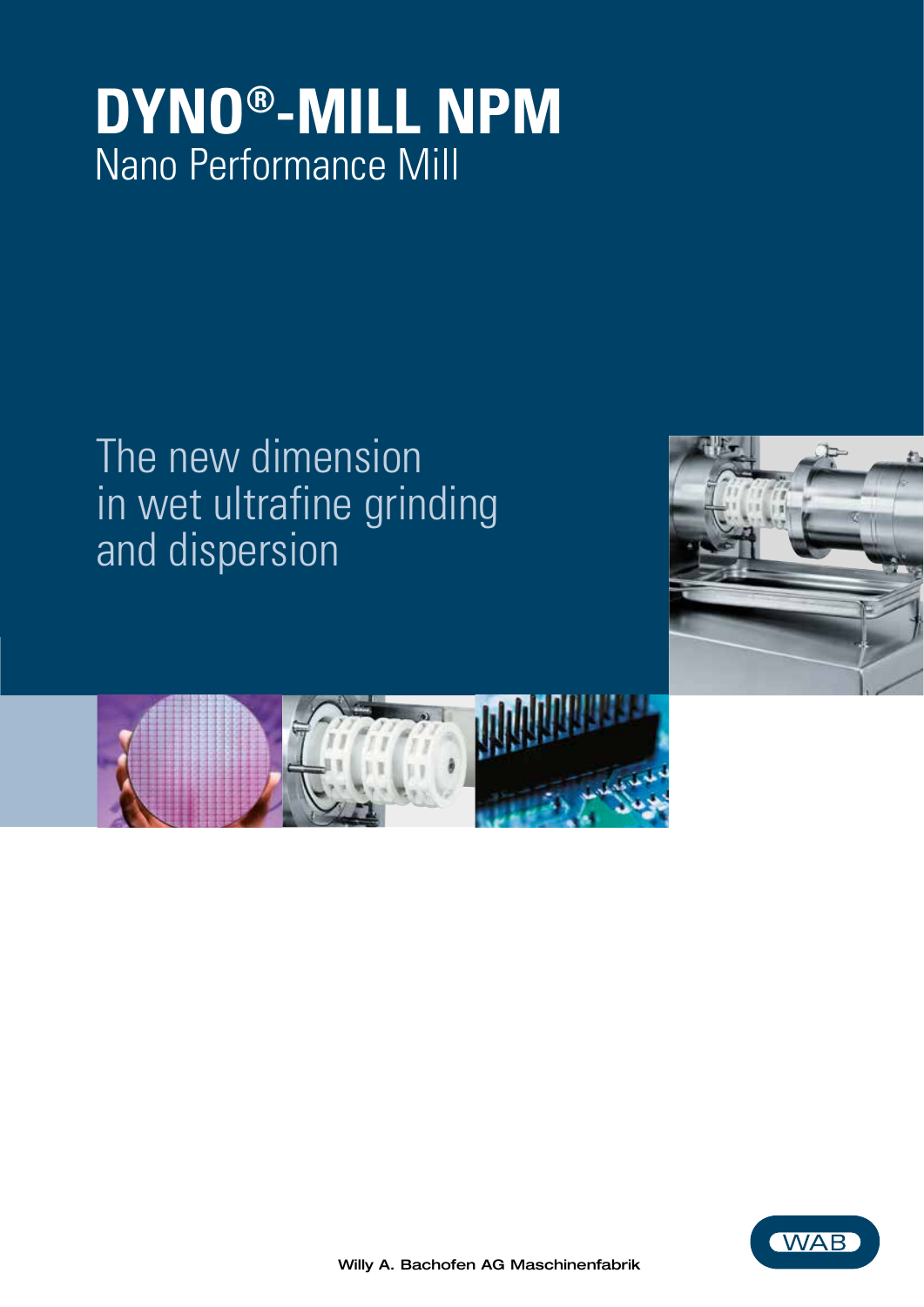# WAB – the expert in wet ultrafine grinding and dispersion

For decades WAB has been the unchallenged specialist in dispersion and grinding technology with its worldfamous DYNO®-MILL. The exacting requirements for the final product also place extreme demands on the quality and wear resistance of the mills.

The new **Nano Performance Mill,** the DYNO®-MILL NPM, is used for continuous dispersion and wet grinding of low viscous to viscous products in the micron and nanometer ranges. The unique grinding bead separation system permits the use of ultrafine grinding beads from  $0.05 - 0.2$  mm, and the patented DYNO® Accelerators ensure stable processing even at maximum throughput rates.



## **Features of the DYNO®-MILL NPM – Nano Performance Mill**

- Patented DYNO<sup>®</sup> Accelerators ensure powerful hydraulic movement of the grinding beads and guarantee high and uniform energy input for low viscous to viscous products
- **Dianum** Unique, dynamic separation system for optimum, stable process control using the finest grinding beads from 0.05 to 0.2 mm
- $\blacksquare$  Ideal for continuous and discontinuous operation with constant efficiency and achievement of the narrowest possible particle size ranges
- Guaranteed long service life and nonmetallic grinding with the use of highquality ceramic components  $(SiC, ZrO<sub>2</sub>)$
- $\blacksquare$  Low power consumption (kWh/kg product) thanks to efficient energy input
- **Low process volume and ideal cooling properties permit processing of** heat-sensitive products
- Gentle hydrodynamic processing
- **Easy operation, recording of operating data and quaranteed reproducibility** with the modern WAB-VIEW process control system
- Extremely simple cleaning with small quantities of fluids and ease of handling with low operation and maintenance costs thanks to the smooth design of the grinding chamber.
- $\blacksquare$  with the unique, patented grinding principle, the DYNO®-Accelerator, best product quality with the most sharply defined ranges of fine grain particles in the range <100 nm to be obtained

*Ultrafine wet grinding and dispersion for the most demanding requirements*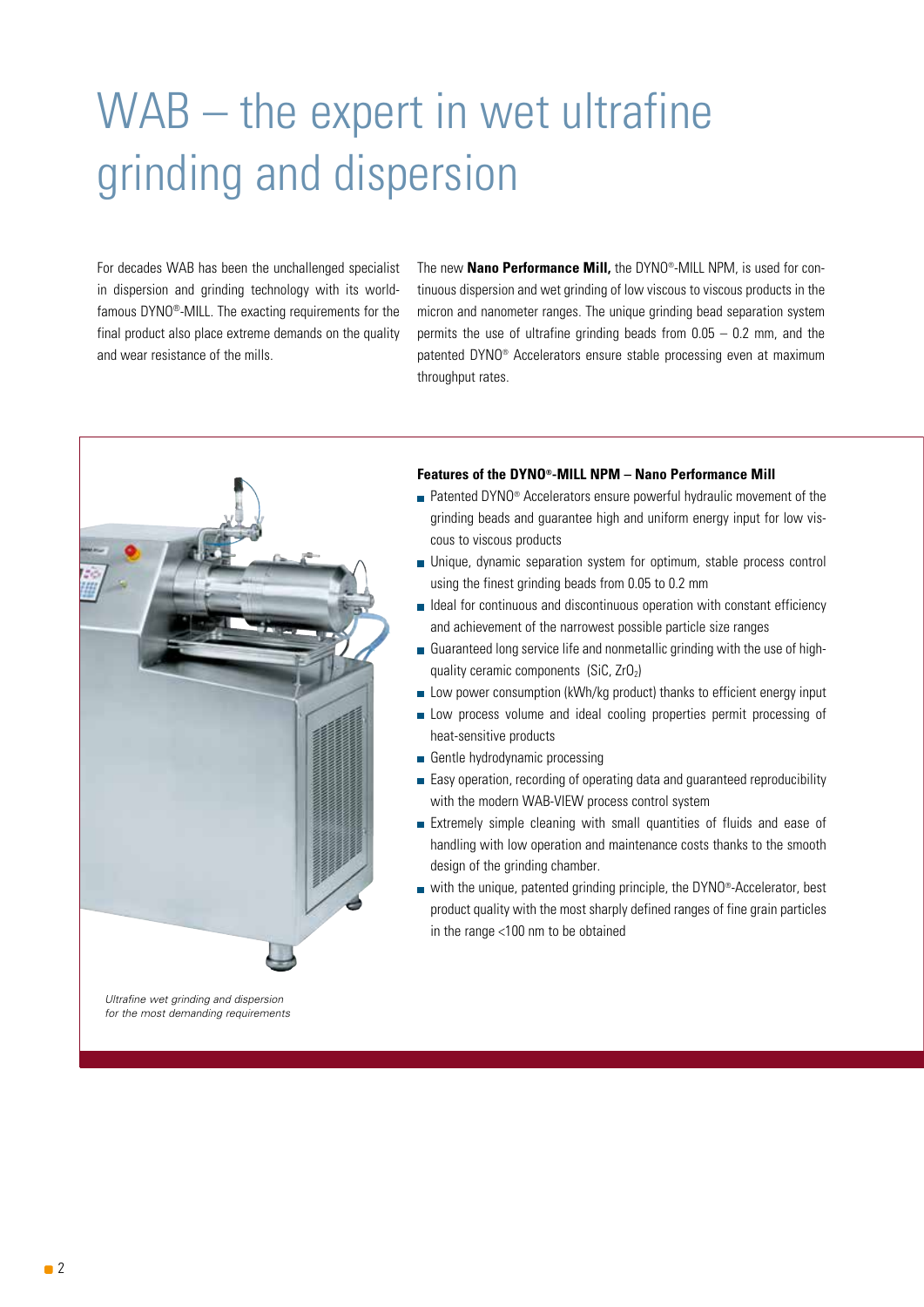# **Nothing but the best**

# **for your products and performance**





Maximum quality requirements, metal-free grinding/dispersion, high wear resistance and long service life mean that only the best materials are used in the DYNO®-MILL NPM. High-strength yttria/zirconia ceramic materials and silicon carbide are used for wear parts which come in contact with the product.

# **Ease of handling with low operating and maintenance costs**

The DYNO®-MILL NPM is well engineered and can be



perfectly adapted to accommodate all user requirements. Operation, cleaning and opening for service are extremely simple. The components have smooth surfaces and are designed for easy access, enabling cleaning with the smallest possible quantities of solvents/fluids.

# **WAB VIEW: modern process control guarantees reproducibility**

In addition to clear, simple operation of the mill, the WAB VIEW control guarantees that all process parameters can be monitored. The PLC control is modular and extendible (data acquisition, process control via product temperature or power input, communications via modem, connection to PC or process control system).



## TECHNICAL DATA

| <b>TYPE</b>      | GRINDING<br><b>CHAMBER</b><br>VOLUME | CAPACITY<br>RANGE | <b>MILL</b><br><b>DRIVE</b> | SEPARATOR<br><b>DRIVE</b> | GRINDING<br><b>BEADS</b> | COOLING WATER<br>CONSUMPTION | WEIGHT | <b>DIMENSIONS</b><br>L/W/H |
|------------------|--------------------------------------|-------------------|-----------------------------|---------------------------|--------------------------|------------------------------|--------|----------------------------|
|                  |                                      | l/h               | kW                          | kW                        | Ø mm                     | l/h                          | ka     | mm                         |
| <b>NPM Pilot</b> | 2.0                                  | $10 - 100$        | 11.0                        | 2.0                       | $0.05 - 0.2$             | $≤1.000$                     | 900    | 1.400x700x1.700            |